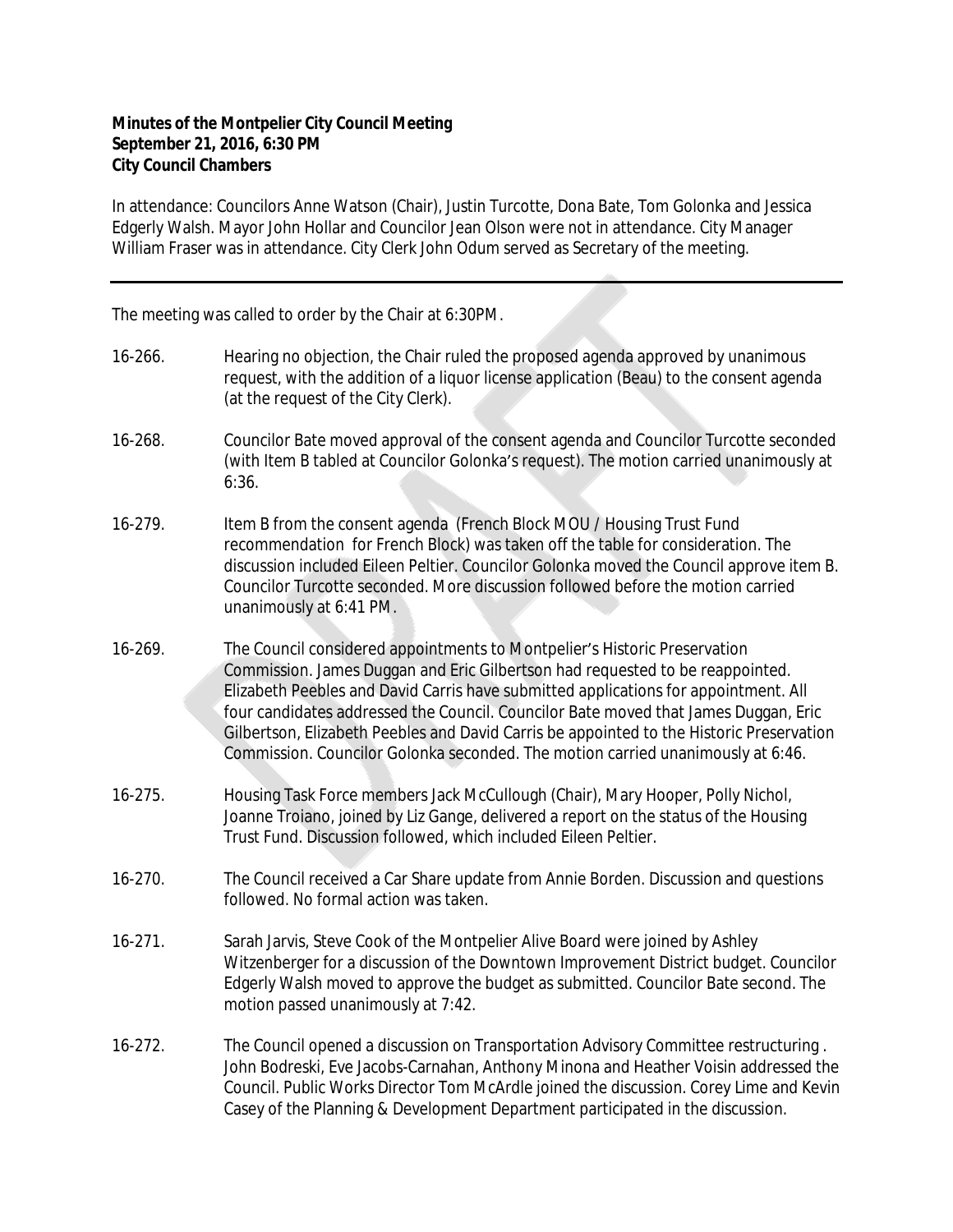Councilor Edgerly Walsh moved the Council dissolve MTAC, the Bicycle, and Pedestrian committees, and create two new committees (Complete Streets Events and Education, Complete Streets Infrastructure and Policy), include a Council representative to the two committees (ideally the same Councilor), that anyone serving on the committees would continue serving on whichever they choose, and at a future city council meeting, membership can be revisited. Councilor Turcotte seconded. Further discussion followed. The motion carried unanimously at 8:08.

The Chair declared a recess at 8:09PM. The meeting reconvened at 8:14PM.

- 16-273. The Council received a presentation on Combined Sewer Overflows (CSO) from Chris Cox, Kurt Motyka, and Tom McArdle of the Public Works Department. Discussion followed. Vicki Lane came forward with questions. Planning & Development Director Mike Miller joined the discussion. No action was taken.
- 16-274. Julie Moore joined Mr. Miller and Mr. McArdle for a Stormwater Master Plan presentation. Discussion followed. Councilor Bate moved to accept the draft report and to open a period of time for public review and comment, and set the hearing for the 12<sup>th</sup>. Councilor Edgerly Walsh seconded. The motion carried unanimously at 9:58.
- 16-276. The Chair opened the public hearing for the second reading of the proposed Junkyard Ordinance at 10PM. After some brief discussion, Councilor Edgerly Walsh moved the public hearing be recessed until the Council meeting on October 26<sup>th</sup>. Councilor Bate seconded, and the motion carried unanimously.
- 16-277. City Manager Fraser offered the Council a goal review report (Clean Environment) A B brief discussion followed (Assistant City manager Jessie Baker participated).
- 16-280. Councilor Golonka offered a Public Safety Authority report. Councilor Edgerly Walsh announced she is not planning to run for re-election. Councilor Bate noted that New Directions would like time on the October 26<sup>th</sup> agenda and also thanked the Council for its attention to the Transportation committees.

Councilor Watson offered comments on flag committee (initiating a brief discussion that included Assistant City Manager Baker), before suggesting agenda items include estimated times for discussion, and asking if the microphones can be repositioned. She also noted that she has been hearing negative comments about conditions of Montpelier rental units.

- 16-282. The City Clerk noted that early voting was underway.
- 16-283. The City Manager reported on the early budget process and calendar, making suggestions on the process moving forward. Some discussion followed.
- 16-278. For the scheduled update on 1 Taylor Redevelopment easements, Councilor Edgerly Walsh moved the Council enter executive session in accordance with Title I, V.S.A. §313, Executive Sessions, (a)(2), and that the City Manager and Assistant City Manager be included. Councilor Bate seconded, and the motion carried unanimously at 10:31PM.